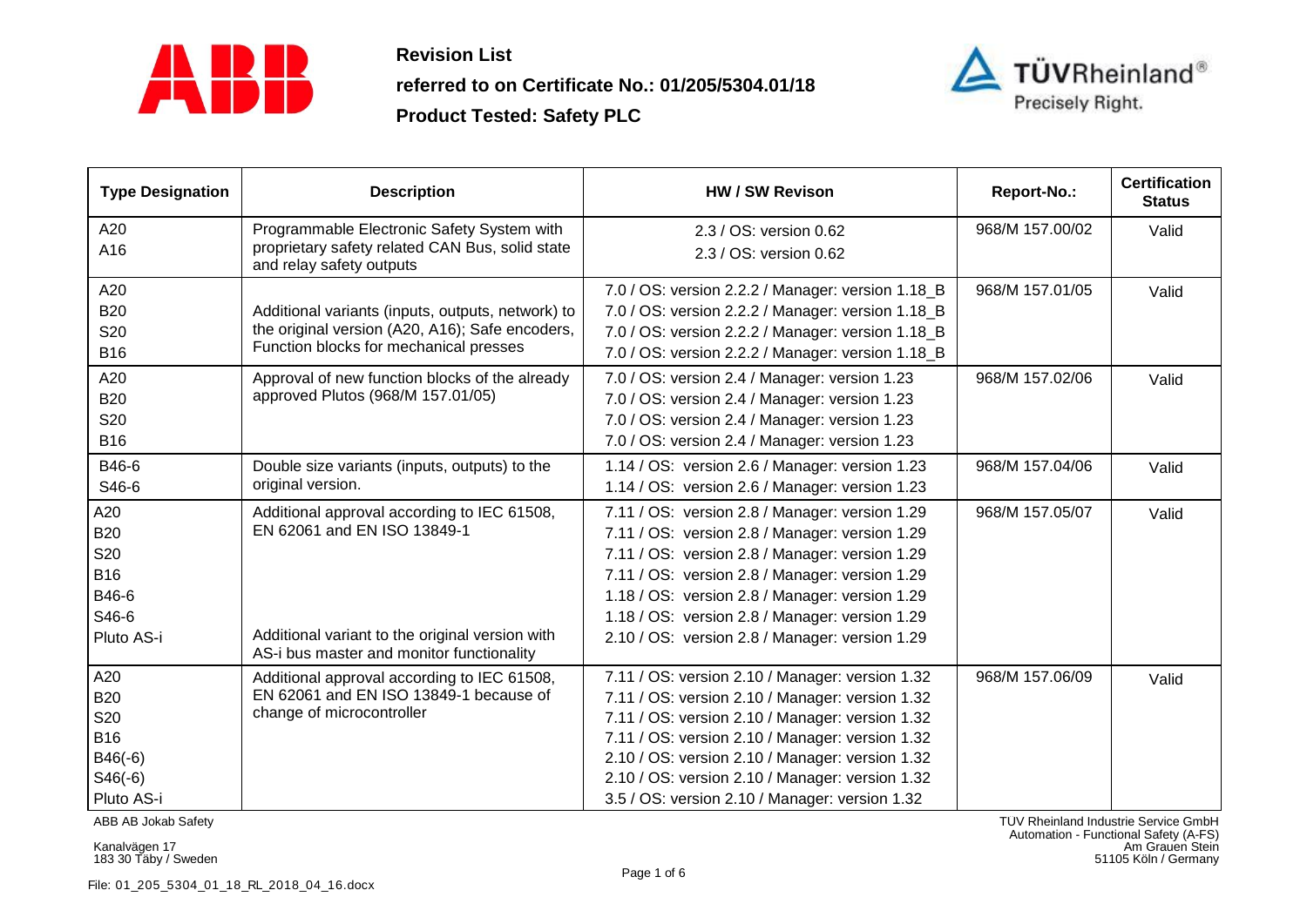

**referred to on Certificate No.: 01/205/5304.01/18**



| <b>Type Designation</b>            | <b>Description</b>                                                                                                                                              | HW / SW Revison                                | Report-No.:      | <b>Certification</b><br><b>Status</b> |
|------------------------------------|-----------------------------------------------------------------------------------------------------------------------------------------------------------------|------------------------------------------------|------------------|---------------------------------------|
| A20, B20,                          | Approval of additional variant B42 AS-i and                                                                                                                     |                                                | 968/M 157.07/10  | Valid                                 |
| S20, B16                           | approval of hardware and software updates to                                                                                                                    | 7.13 / OS: version 3.0 / Manager: version 2.10 |                  |                                       |
| B46(-6), S46(-6)                   | the existing variants according to IEC 61508,                                                                                                                   | 2.12 / OS: version 3.0 / Manager: version 2.10 |                  |                                       |
| Pluto AS-i                         | EN 62061 and EN ISO 13849-1                                                                                                                                     | 3.6 / OS: version 3.0 / Manager: version 2.10  |                  |                                       |
| B42 AS-i                           |                                                                                                                                                                 | 1.8 / OS: version 3.0 / Manager: version 2.10  |                  |                                       |
| A20, B20, S20<br>A20v2, B20v2,     | Test report about the assessment of<br>modifications and additions at the                                                                                       | 7.13 / OS: version 3.2 / Manager: version 2.14 | 968/M 157.09/12  | Valid                                 |
| S20v2, B22, D20                    | programmable logic controller Pluto                                                                                                                             | 8.13 / OS: version 3.2 / Manager: version 2.14 |                  |                                       |
| B46v2, S46v2,                      |                                                                                                                                                                 | 2.12 / OS: version 3.2 / Manager: version 2.14 |                  |                                       |
| B42 AS-i,                          |                                                                                                                                                                 | 1.8 / OS: version 3.2 / Manager: version 2.14  |                  |                                       |
| Pluto AS-i v2                      |                                                                                                                                                                 | 3.6 / OS: version 3.2 / Manager: version 2.14  |                  |                                       |
| (A20, B20,<br>$S20$ <sup>*</sup> ) | Approval of additional variant D45 and<br>approval of minor software updates to the<br>existing variants according to IEC 61508,<br>EN 62061 and EN ISO 13849-1 | 7.11 / OS: version 3.4 / Manager: version 2.18 | 968/ M 157.10/13 | Valid                                 |
| A20v2, B20v2,                      | Additional approval according to IEC 61511-1                                                                                                                    |                                                |                  |                                       |
| S20v2, B22, D20,                   | and EN 50156-1 of the variants which have<br>already been qualified according to IEC 61508                                                                      | 8.13 / OS: version 3.4 / Manager: version 2.18 |                  |                                       |
| B46v2, S46v2                       | Edition 2, EN 62061 and<br>EN ISO 13849-1.                                                                                                                      | 2.12 / OS: version 3.4 / Manager: version 2.18 |                  |                                       |
| <b>B42 AS-i</b>                    | (* Are substituted by v2 versions)                                                                                                                              | 1.9 / OS: version 3.4 / Manager: version 2.18  |                  |                                       |
| Pluto AS-i v2                      |                                                                                                                                                                 | 3.8 / OS: version 3.4 / Manager: version 2.18  |                  |                                       |
| D45                                |                                                                                                                                                                 | 1.16 & 1.20 / OS: version 3.4 / Manager: v2.18 |                  |                                       |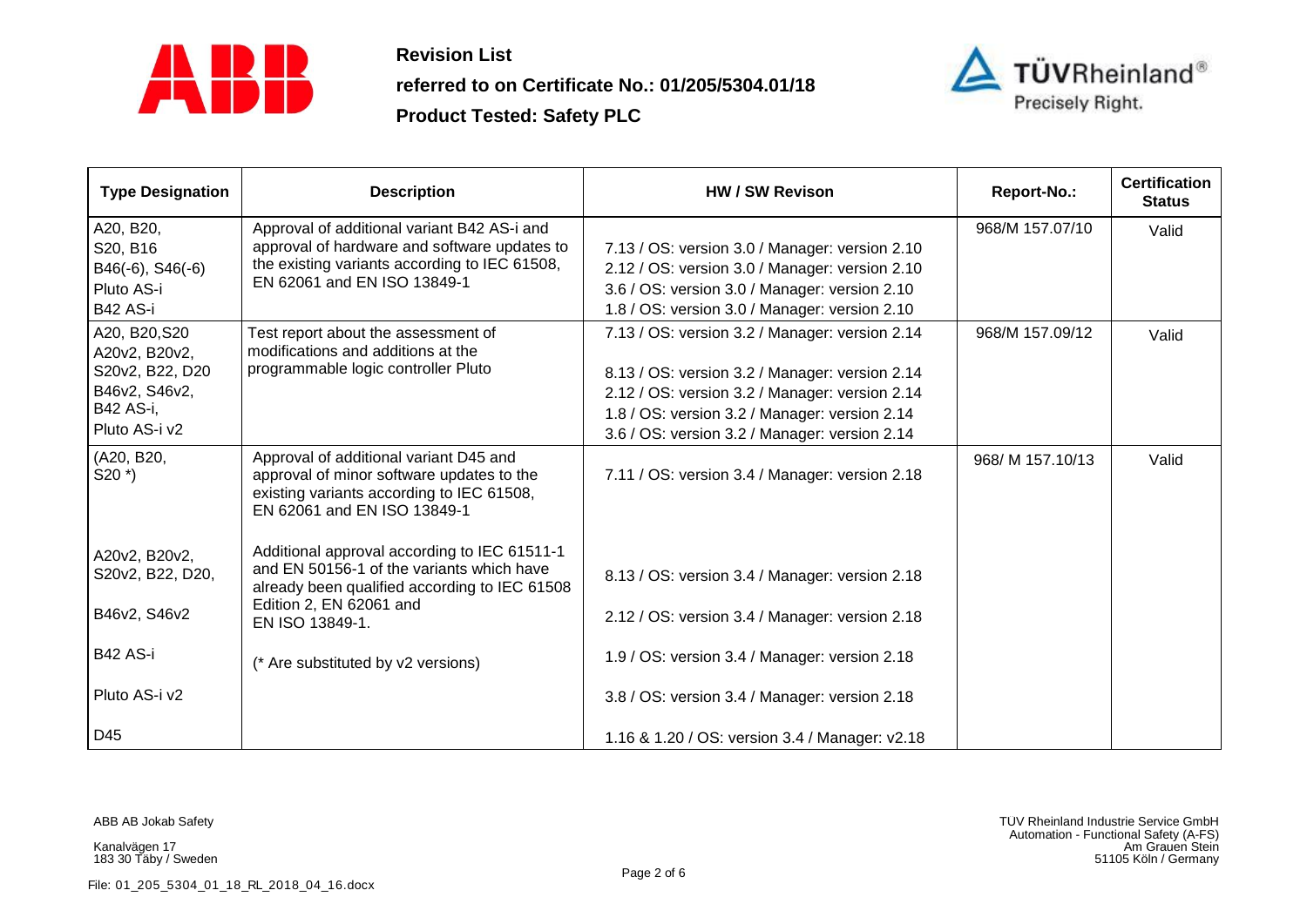

**referred to on Certificate No.: 01/205/5304.01/18**



| <b>Type Designation</b>           | <b>Description</b>                                                                                                                                             | <b>HW / SW Revison</b>                           | Report-No.:      | <b>Certification</b><br><b>Status</b> |
|-----------------------------------|----------------------------------------------------------------------------------------------------------------------------------------------------------------|--------------------------------------------------|------------------|---------------------------------------|
| (A20, B20,<br>$S20$ $*$ )         | Approval of additional variant O2 and approval<br>of minor software updates to the existing<br>variants according to IEC 61508, EN 62061<br>and EN ISO 13849-1 | 7.11 / OS: version 3.4.3 / Manager: version 2.20 | 968/ M 157.11/13 | Valid                                 |
| A20v2, B20v2,<br>S20v2, B22, D20, | Additional approval according to IEC 61511-1<br>and EN 50156-1 of the variants which have<br>already been qualified according to IEC 61508                     | 8.13 / OS: version 3.4.3 / Manager: version 2.20 |                  |                                       |
| B46v2, S46v2                      | Edition 2, EN 62061 and<br>EN ISO 13849-1.                                                                                                                     | 2.12 / OS: version 3.4.3 / Manager: version 2.20 |                  |                                       |
| B42 AS-i                          | (* Are substituted by v2 versions)                                                                                                                             | 1.9 / OS: version 3.4.3 / Manager: version 2.20  |                  |                                       |
| Pluto AS-i v2                     |                                                                                                                                                                | 3.8 / OS: version 3.4.3 / Manager: version 2.20  |                  |                                       |
| D45                               |                                                                                                                                                                | 1.16 & 1.20 / OS: version 3.4.3 / Manager: v2.20 |                  |                                       |
| O <sub>2</sub>                    |                                                                                                                                                                | 1.5 / OS: version 3.4.3 / Manager: version 2.20  |                  |                                       |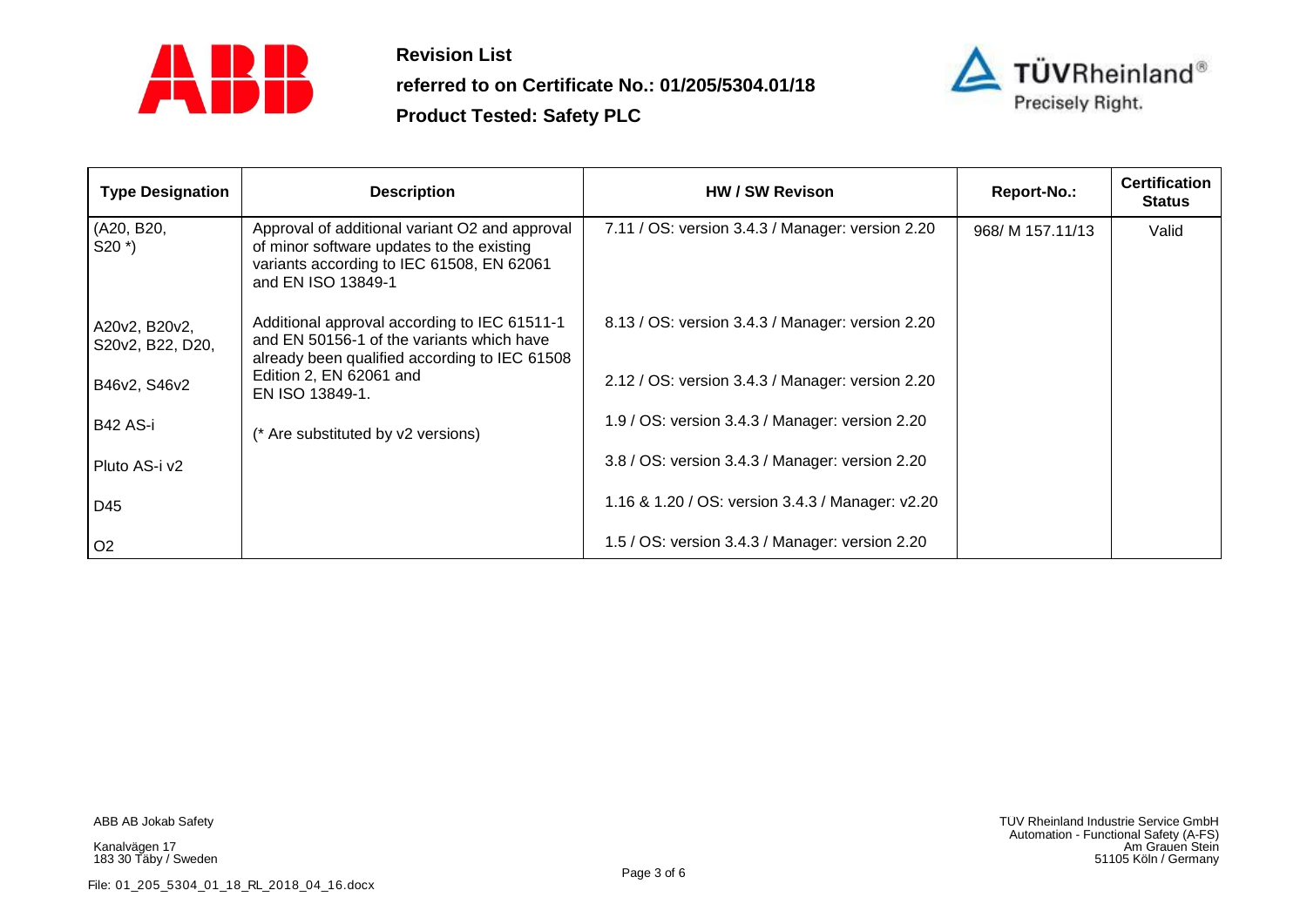

**referred to on Certificate No.: 01/205/5304.01/18**



| <b>Type Designation</b>           | <b>Description</b>                                                                                                    | HW / SW Revison                                   | Report-No.:      | <b>Certification</b><br><b>Status</b> |
|-----------------------------------|-----------------------------------------------------------------------------------------------------------------------|---------------------------------------------------|------------------|---------------------------------------|
| (A20, B20,<br>$S20^*$             | Approval of minor software updates to the<br>existing variants according to IEC 61508,<br>EN 62061 and EN ISO 13849-1 | 7.11 / OS: version 2.56.0 / Manager: version 2.24 | 968/ M 157.12/15 | Valid                                 |
| A20v2, B20v2,<br>S20v2, B22, D20, | (* Are substituted by v2 versions)                                                                                    | 8.13 / OS: version 3.6.0 / Manager: version 2.24  |                  |                                       |
| B46v2, S46v2                      |                                                                                                                       | 2.12 / OS: version 3.6.0 / Manager: version 2.24  |                  |                                       |
| B42 AS-i                          |                                                                                                                       | 1.9 / OS: version 3.6.0 / Manager: version 2.24   |                  |                                       |
| Pluto AS-i v2                     |                                                                                                                       | 3.8 / OS: version 3.6.0 / Manager: version 2.24   |                  |                                       |
| $(B46-6, S46-6^*)$                |                                                                                                                       | 1.14 / OS: version 2.56.0 / Manager: version 2.24 |                  |                                       |
| D45                               |                                                                                                                       | 1.16 & 1.20 / OS: version 3.6.0 / Manager: 2.24   |                  |                                       |
| O <sub>2</sub>                    |                                                                                                                       | 1.5 / OS: version 3.6.0 / Manager: version 2.24   |                  |                                       |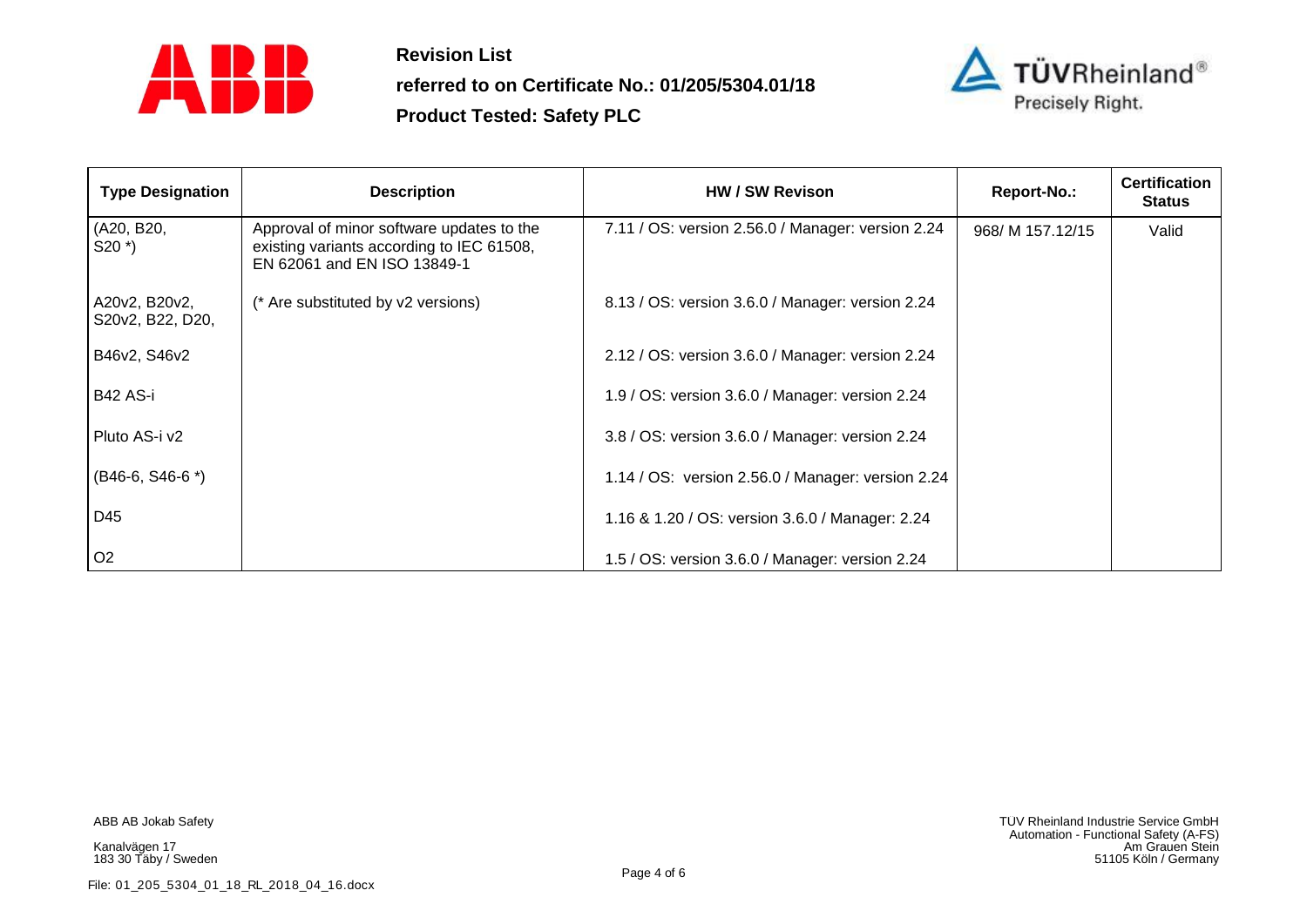

**referred to on Certificate No.: 01/205/5304.01/18**



| <b>Type Designation</b>           | <b>Description</b>                                                                                                    | HW / SW Revison                                   | Report-No.:      | <b>Certification</b><br><b>Status</b> |
|-----------------------------------|-----------------------------------------------------------------------------------------------------------------------|---------------------------------------------------|------------------|---------------------------------------|
| (A20, B20,<br>$S20^*$             | Approval of minor software updates to the<br>existing variants according to IEC 61508,<br>EN 62061 and EN ISO 13849-1 | 7.11 / OS: version 2.58.0 / Manager: version 2.36 | 968/ M 157.13/18 | Valid                                 |
| A20v2, B20v2,<br>S20v2, B22, D20, | (* Are substituted by v2 versions)                                                                                    | 8.13 / OS: version 3.8.0 / Manager: version 2.36  |                  |                                       |
| B46v2, S46v2                      |                                                                                                                       | 2.12 / OS: version 3.8.0 / Manager: version 2.36  |                  |                                       |
| B42 AS-i                          |                                                                                                                       | 1.9 / OS: version 3.8.0 / Manager: version 2.36   |                  |                                       |
| Pluto AS-i v2                     |                                                                                                                       | 3.8 / OS: version 3.8.0 / Manager: version 2.36   |                  |                                       |
| $(B46-6, S46-6^*)$                |                                                                                                                       | 1.14 / OS: version 2.58.0 / Manager: version 2.36 |                  |                                       |
| D45                               |                                                                                                                       | 2.0 / OS: version 3.8.0 / Manager: 2.36           |                  |                                       |
| O <sub>2</sub>                    |                                                                                                                       | 1.6 / OS: version 3.8.0 / Manager: version 2.36   |                  |                                       |